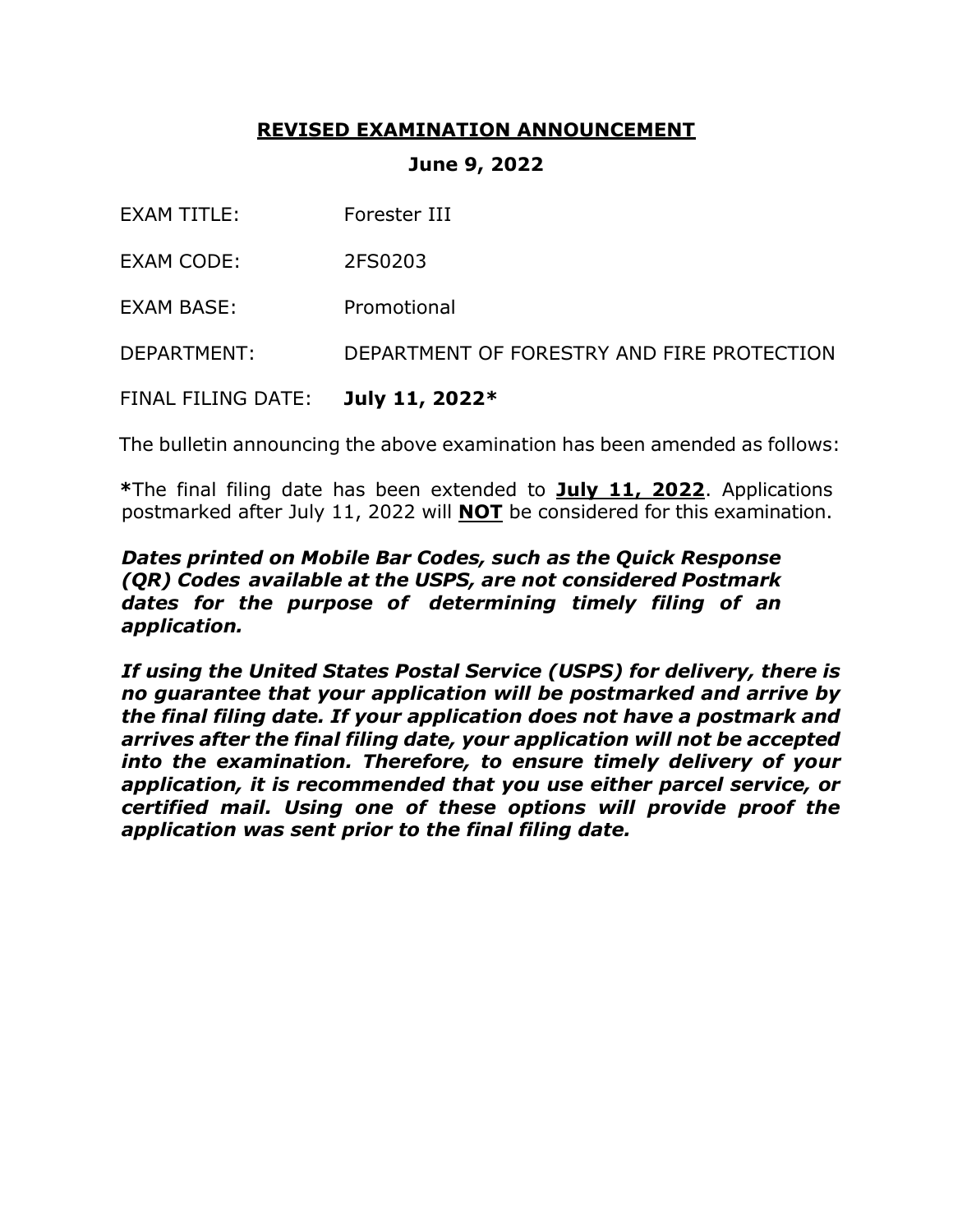

### **EQUAL EMPLOYMENT & DRUG FREE STATEMENTS**

The State of California is an equal opportunity employer to all, regardless of age, ancestry, color, disability (mental and physical), exercising the right to family care and medical leave, gender, gender expression, gender identity, genetic information, marital status, medical condition, military or veteran status, national origin, political affiliation, race, religious creed, sex (includes pregnancy, childbirth, breastfeeding and related medical conditions), and sexual orientation.

It is an objective of the State of California to achieve a drug-free state workplace. Any applicant for State employment will be expected to behave in accordance with this objective, because the use of illegal drugs is inconsistent with the law of the state, the rules governing civil service, and the special trust placed in public servants.

#### **WHO CAN APPLY**

Persons who meet the minimum qualifications of the classification, as stated on this examination bulletin. All applicants must meet the education and/or experience requirements by the final filing date of **JULY 11, 2022** unless otherwise noted on the class specification. This is a **PROMOTIONAL** examination.

Applicants who meet the minimum qualifications must meet one of the following requirements to apply on a **promotional** basis: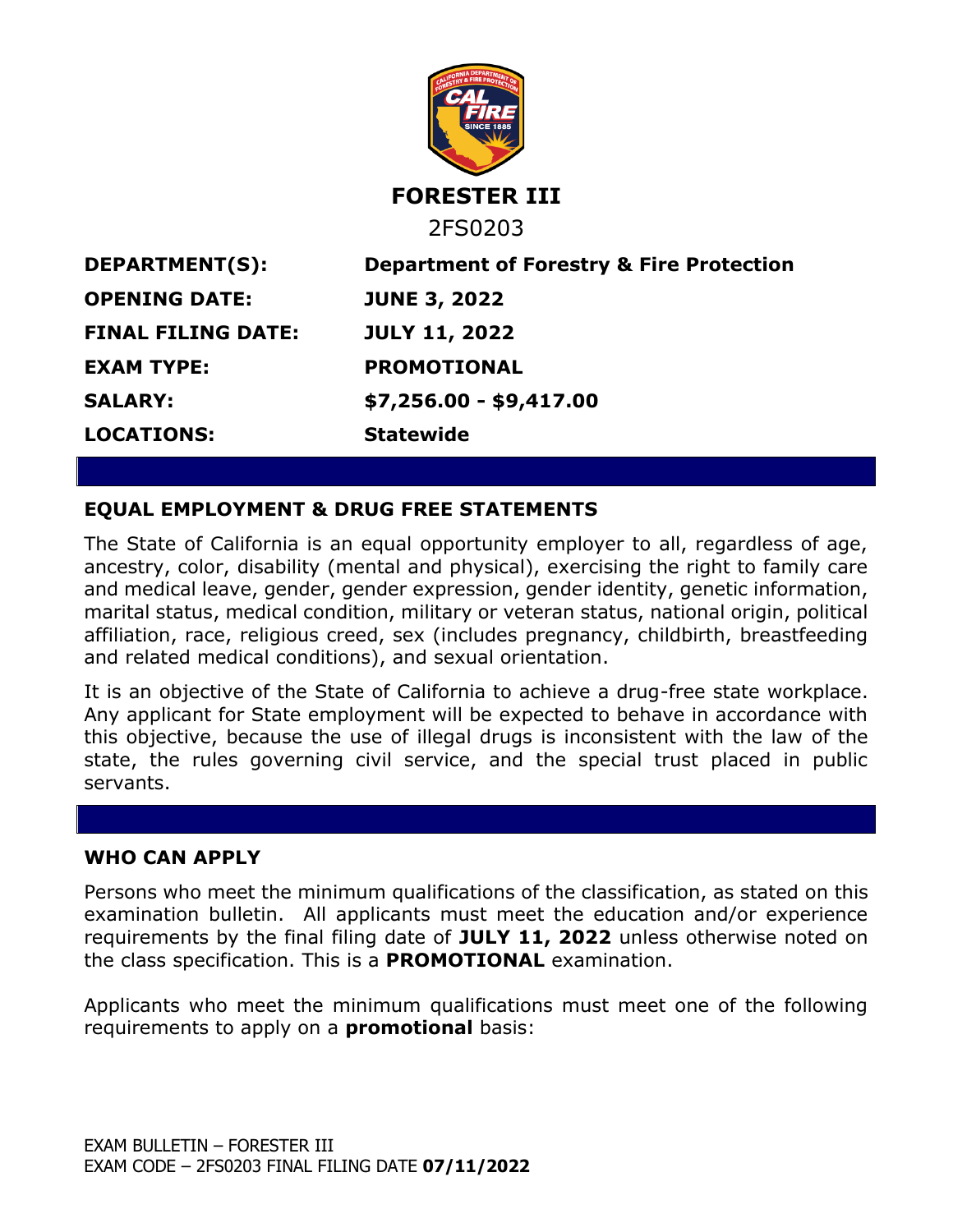- 1. Applicants must have a permanent civil service appointment with the Department of Forestry and Fire Protection as of their exam date, to participate in this examination; or
- 2. Applicants must have been employed with the department within the last three years, without a break in State civil service; or
- 3. Must be a current or former employee of the Legislature for two or more consecutive years as defined in Government Code Section 18990; or
- 4. Must be a current or former non-elected exempt employee of the Executive Branch for two or more consecutive years as defined in the Government Code Section 18992; or
- 5. Must be a person retired from the United States military, honorably discharged from active duty as defined in Government Code Section 18991.

#### **SPECIAL TESTING ARRANGEMENTS**

If you have a disability and need special testing arrangements, mark the appropriate box on the application. You **MUST** submit the [Accommodation Request Form \(STD.](https://jobs.ca.gov/pdf/STD679.pdf)  [679\)](https://jobs.ca.gov/pdf/STD679.pdf) with your application. This can also be found on the California Department of Human Resources website.

### **HOW TO APPLY**

To apply for this examination, please complete and return the following:

- [Examination/Employment Application \(STD.678\).](https://jobs.ca.gov/pdf/std678.pdf) This can also be found on the California Department of Human Resource's website. *You may submit your application by mail or in person.*
- A copy of your valid license as a Registered Professional Forester issued by the California State Board of Forestry and Fire Protection.
- A **Training and Experience Narrative** which is a written document responding to the questions in the **EXAMINATION INFORMATION** section. This will demonstrate how your background meets the knowledge, skills, and abilities cited in this examination bulletin.

### **SUBMIT BY MAIL OR IN PERSON:**

Department of Forestry and Fire Protection 710 Riverpoint Court West Sacramento, CA 95605 Examination Unit – (Attn: Carol Anderson)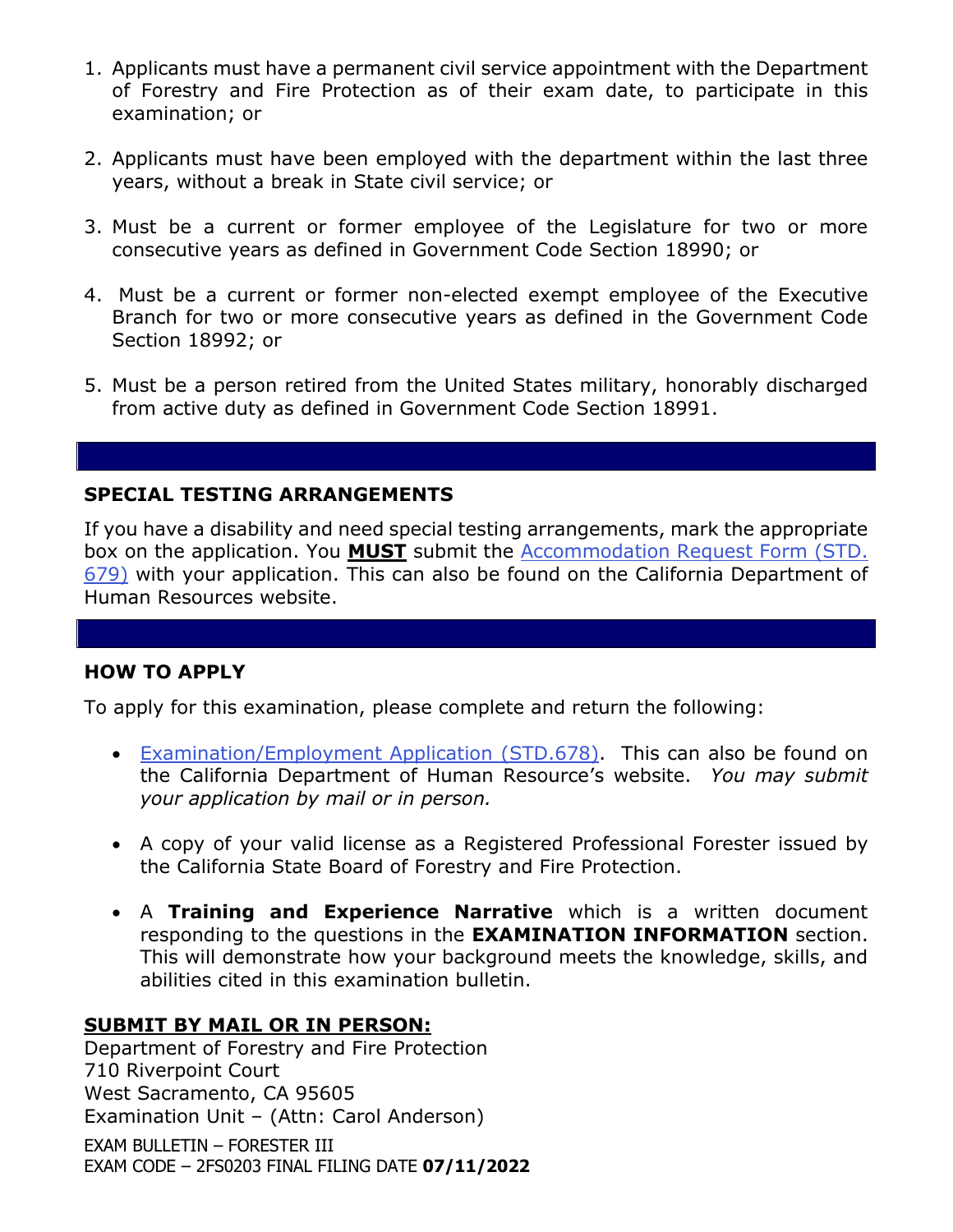## **DO NOT SUBMIT APPLICATIONS VIA E-mail**

Applications postmarked or personally delivered after the final filing date of **JULY 11, 2022** will not be accepted for any reason.

All applications/resumes must include "from" and "to" employment dates (month/day/year), time base, and applicable civil service class titles. Applications/resumes received without this information will be rejected.

### **PLEASE NOTE**

*Dates printed on Mobile Bar Codes, such as the Quick Response (QR) Codes available at the USPS, are not considered Postmark dates for the purpose of determining timely filing of an application.*

*If using the United States Postal Service (USPS) for delivery, there is no guarantee that your application will be postmarked and arrive by the final filing date. If your application does not have a postmark and arrives after the final filing date, your application will not be accepted into the examination. Therefore, to ensure timely delivery of your application, it is recommended that you use either parcel service, or certified mail. Using one of these options will provide proof the application was sent prior to the final filing date.*

### **EXAMINATION INFORMATION**

To obtain a position on the eligible list, applicants must receive a minimum rating of 70% on the examination. *This exam will consist of the following*:

### **TRAINING AND EXPERIENCE NARRATIVE WEIGHTED AT 100%**

### **A TRAINING AND EXPERIENCE NARRATIVE DOCUMENT WHICH RESPONDS TO THE FOLLOWING FIVE QUESTIONS:**

- 1. Consistent with CAL FIRE policies and procedures, list and explain at least four techniques used to promote employee effectiveness in your programs.
- 2. You get a citizen complaint for a Forester II in a unit not associated with your program. Please explain three or more steps you would take to ensure the correct procedures are followed.
- 3. List the four goals and at least four objectives of the CAL FIRE 2019 Strategic Plan and explain how each applies to CAL FIRE's Resource Management Program.
- 4. One of your employees is first on the scene to a multi–casualty traffic collision. Following the incident, you notice a dramatic change in the employees' behavior that is affecting their work performance. Utilizing Department policies and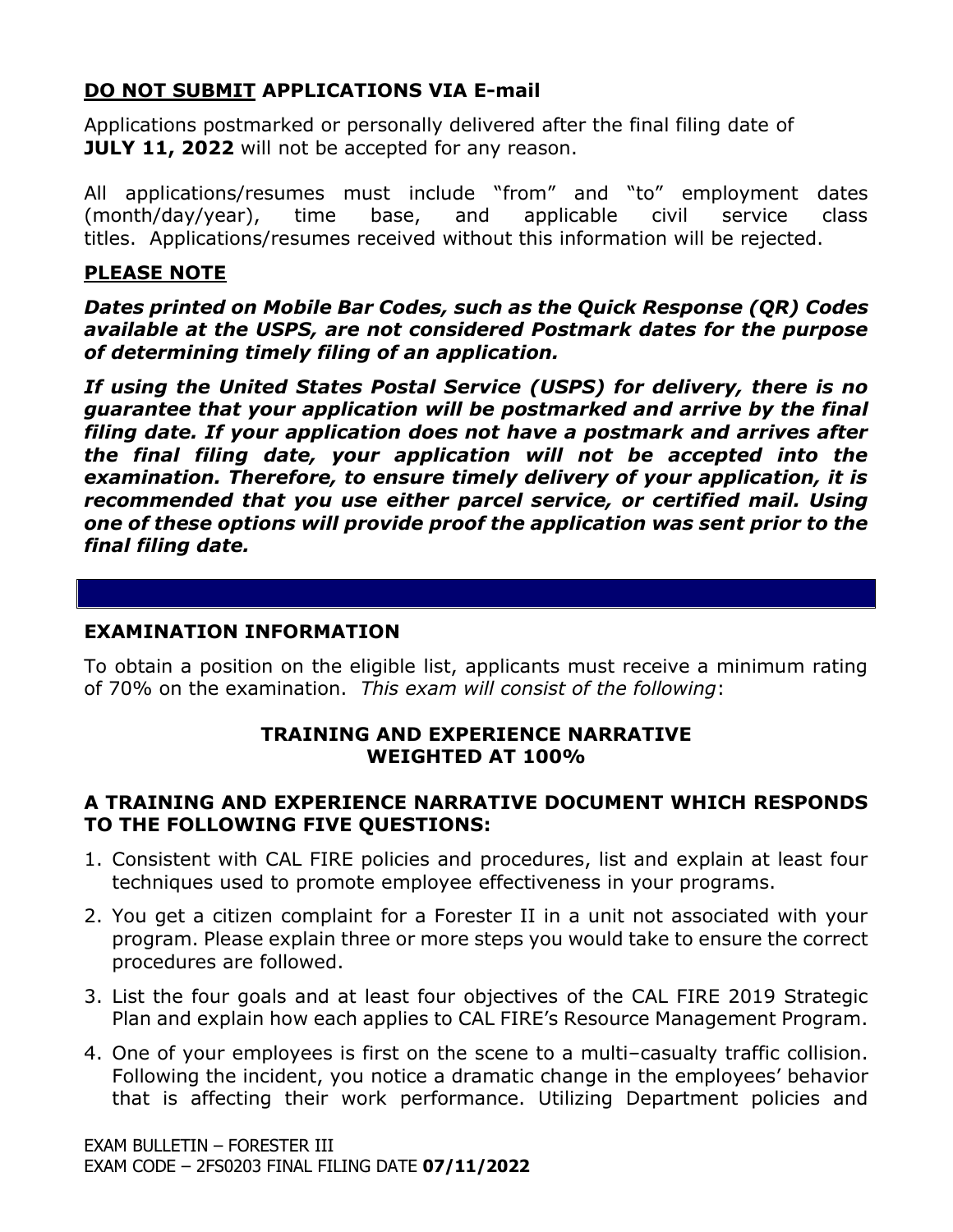procedures describe at least four initial steps you would take to address the behavior change.

5. During the past year, you have experienced a 50% staffing vacancy rate in the program you manage. Please explain at least three or more steps you would take as a program manager to address your position vacancies while ensuring critical program function and staffing are maintained?

### **When preparing your Training and Experience Narrative, follow the instructions below:**

- Please use Arial font, size no smaller than 10.
- Limit your responses to no more than a total of five pages. **(Only the first five pages will be scored)**
- Your document MUST be typewritten. **(NO handwritten narratives)**
- Please clearly label the number that corresponds to the question to which you are responding.
- You may include multiple responses on a single page.

In this type of exam, the TRAINING AND EXPERIENCE NARRATIVE DOCUMENT is the examination. It is imperative you refer to the knowledge, skills, and abilities when responding to the questions above.

## **APPLICATIONS RECEIVED WITHOUT A NARRATIVE MAY RECEIVE A DISQUALIFYING SCORE**.

**PLEASE NOTE:** All exam questions are based on the Knowledge, Skills and Abilities listed in this bulletin and the [Forester III](https://www.calhr.ca.gov/state-hr-professionals/Pages/1054.aspx) classification specification which is located on the CAL HR website. Use this information when preparing for this exam and retain this bulletin for your reference.

It is anticipated Training and Experience Narrative evaluations will be held in **JULY/AUGUST 2022.**

## **MINIMUM QUALIFICATIONS**

**License Requirement**: Possession of a valid license as a Registered Professional Forester issued by the California State Board of Forestry and Fire Protection,

### **AND**

**Experience**: One year of experience in the California state service performing forest, range, or watershed management duties in a class comparable in level to a Forester II (Supervisory).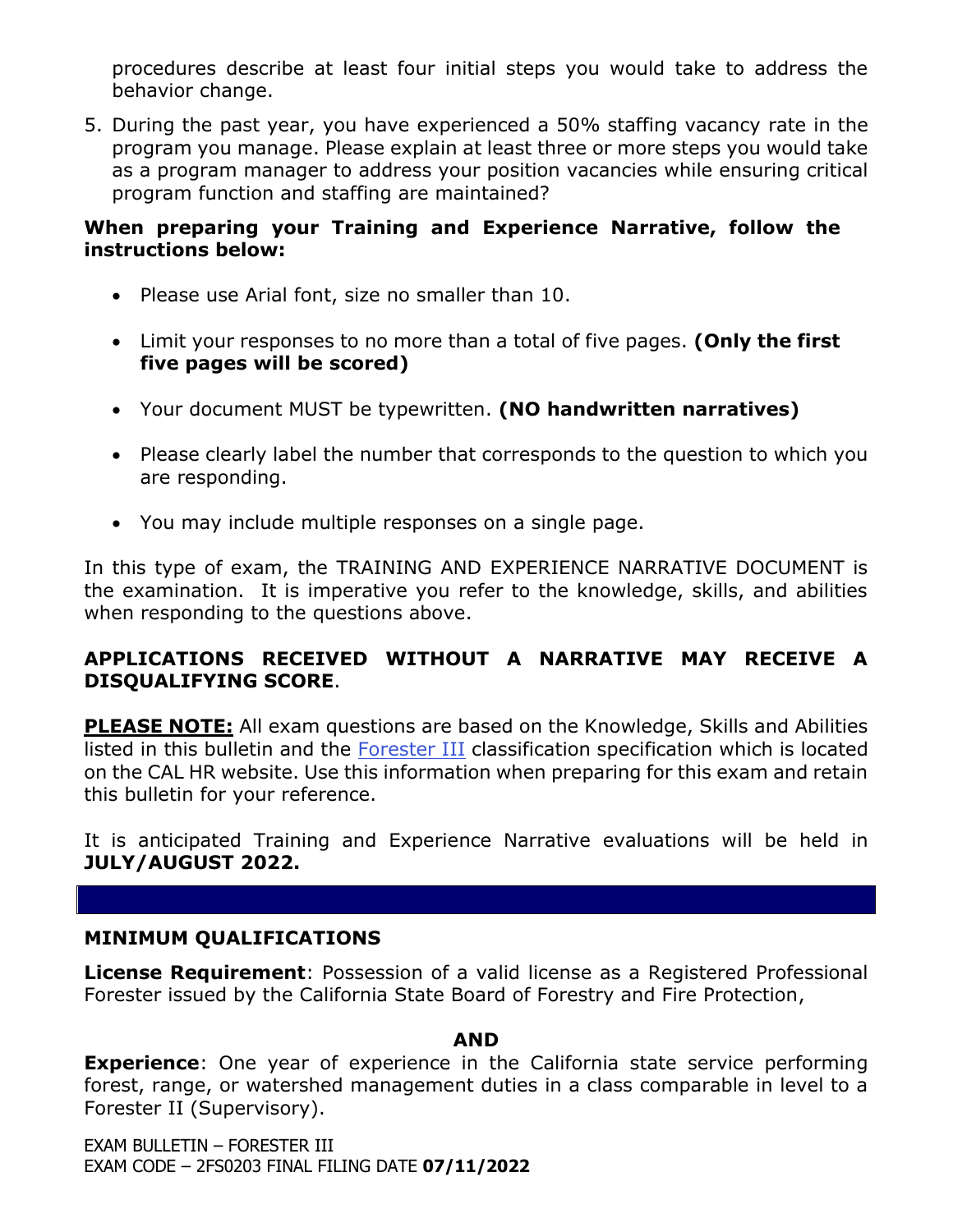## **ADDITIONAL DESIRABLE QUALIFICATIONS**

Possession of a valid driver license of the appropriate class issued by the Department of Motor Vehicles.

Certain positions in these classifications require peace officer or public officer status as a condition of appointment and continued employment.

**EDUCATION:** Existing law provides that a peace officer must be a high school graduate, pass the General Education Development (GED) Test indicating high school graduation level, pass the California High School Proficiency Examination, or have attained a two-year or four-year degree from an accredited college or university.

**AGE REQUIREMENT**: Must meet minimum age requirement to be appointed as a California peace officer per the Commission on Peace Officer Standards and Training (POST) and in accordance with existing law.

### **ELIGIBLE INFORMATION**

A Departmental eligible list will be established for the Department of Forestry and Fire Protection. This list will be abolished 12 months after it is established unless the needs of the service and conditions of the list warrant a change in this period.

### **POSITION DESCRIPTION**

Forester IIIs perform the most difficult, sensitive, and complex forest, range, watershed management, protection, and planning duties such as responding to inquiries from legislators, advocate/civic groups, and citizens; administering a region or statewide resource management program; and supervising the review and processing of timber harvesting plans. Forester IIIs may have in-charge responsibility for the largest State Forest and in units with large resource management programs. Forester IIIs are responsible for planning, organizing, and directing the forest, range, and watershed management activities in an administrative area. Forester IIIs may supervise a staff of Foresters.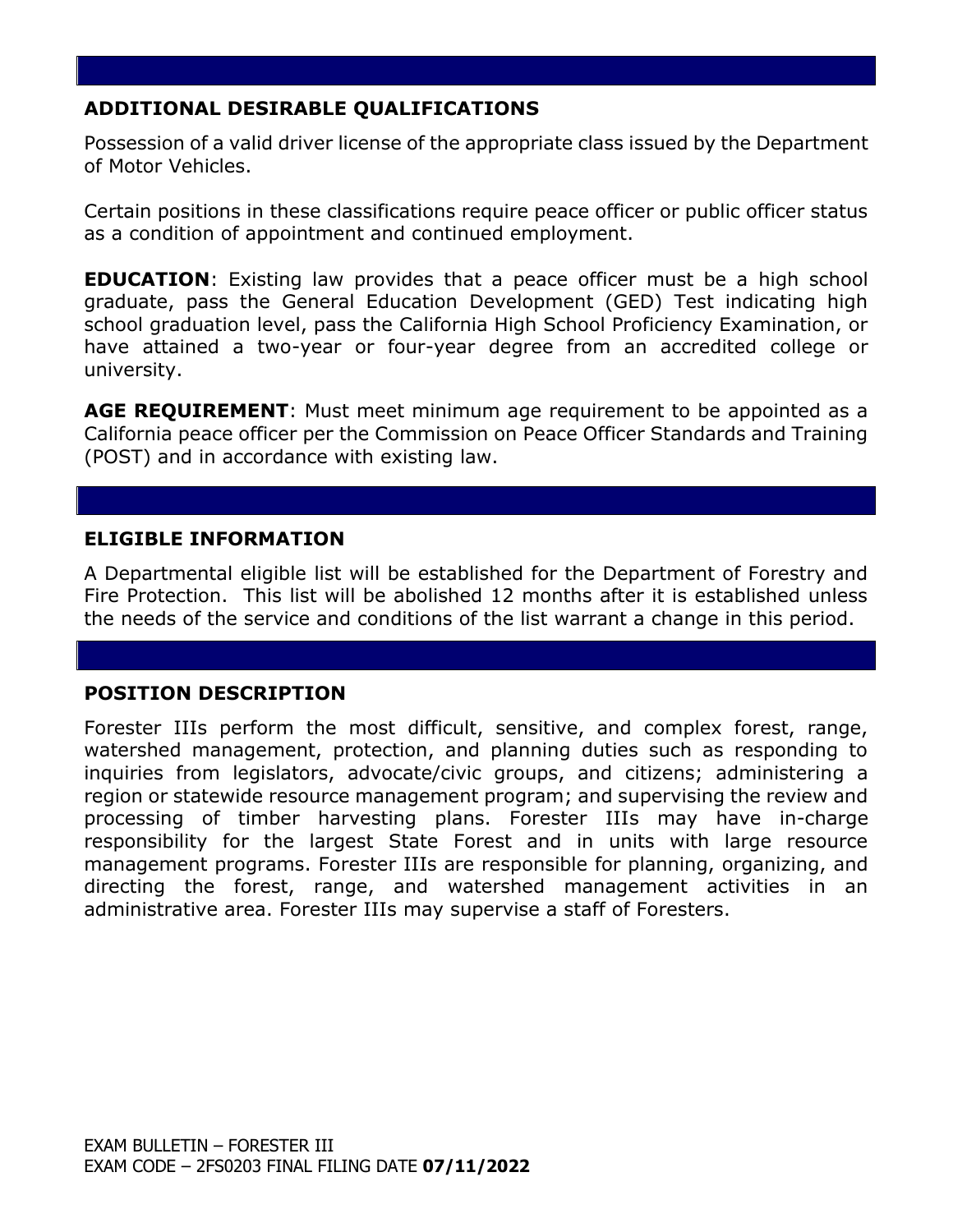# **KNOWLEDGE, SKILLS, AND ABILITIES**

# *Knowledge of:*

- 1. English grammar (e.g., sentences, phrases, words) for accurate report writing.
- 2. Department policies, procedures, and strategies to understand and accomplish the mission of the Department.
- 3. Principles of organizational management and program administration to provide efficient and effective program delivery.
- 4. Department supervision policy and procedures (e.g., progressive discipline, employee evaluations) to ensure employee effectiveness.
- 5. Federal and State laws and Department policies (e.g., Equal Employment Opportunity, Americans with Disabilities Act, Family Medical Leave Act) to provide resources to employees and ensure compliance.
- 6. Health and Safety laws and Department policy (e.g., Injury and Illness Prevention Program, California Occupational Safety and Health Act, Violence in the Workplace, Workers Compensation Program) to maintain a safe working environment.
- 7. Department attendance and leave policies and procedures to accurately maintain employee records and ensure compliance.
- 8. The signs and symptoms of substance abuse to recognize abuse and take appropriate corrective action that ensures a safe and drug-free work environment.
- 9. Employee Support Services programs for employees and their families having personal or work-related problems (e.g., substance abuse, family issues, emotional, stress-related, financial, legal) to inform employees and their families of services available to assist them.
- 10. Policies and procedures used to interview, select, and hire candidates.
- 11. Supervisory roles and responsibilities under the Ralph C. Dills Act to ensure employee rights to union participation and representation are protected.
- 12. Laws and Department policies regarding mandatory training for employees.
- 13. Natural resource management principles and practices to guide the application of Department programs and responsibilities.
- 14. Federal, State, and local environmental forest and fire laws (e.g., Public Resource Code, California Code of Regulations, Forest Practice Act, California Environmental Quality Act), and Department policies and procedures to ensure compliance and enforcement for public safety and environmental protection.
- 15. Other agencies' roles, purposes, and jurisdictional authorities to effectively work together on collaborative objectives.
- 16. Basic techniques and methods of team building and leadership for successful job performance.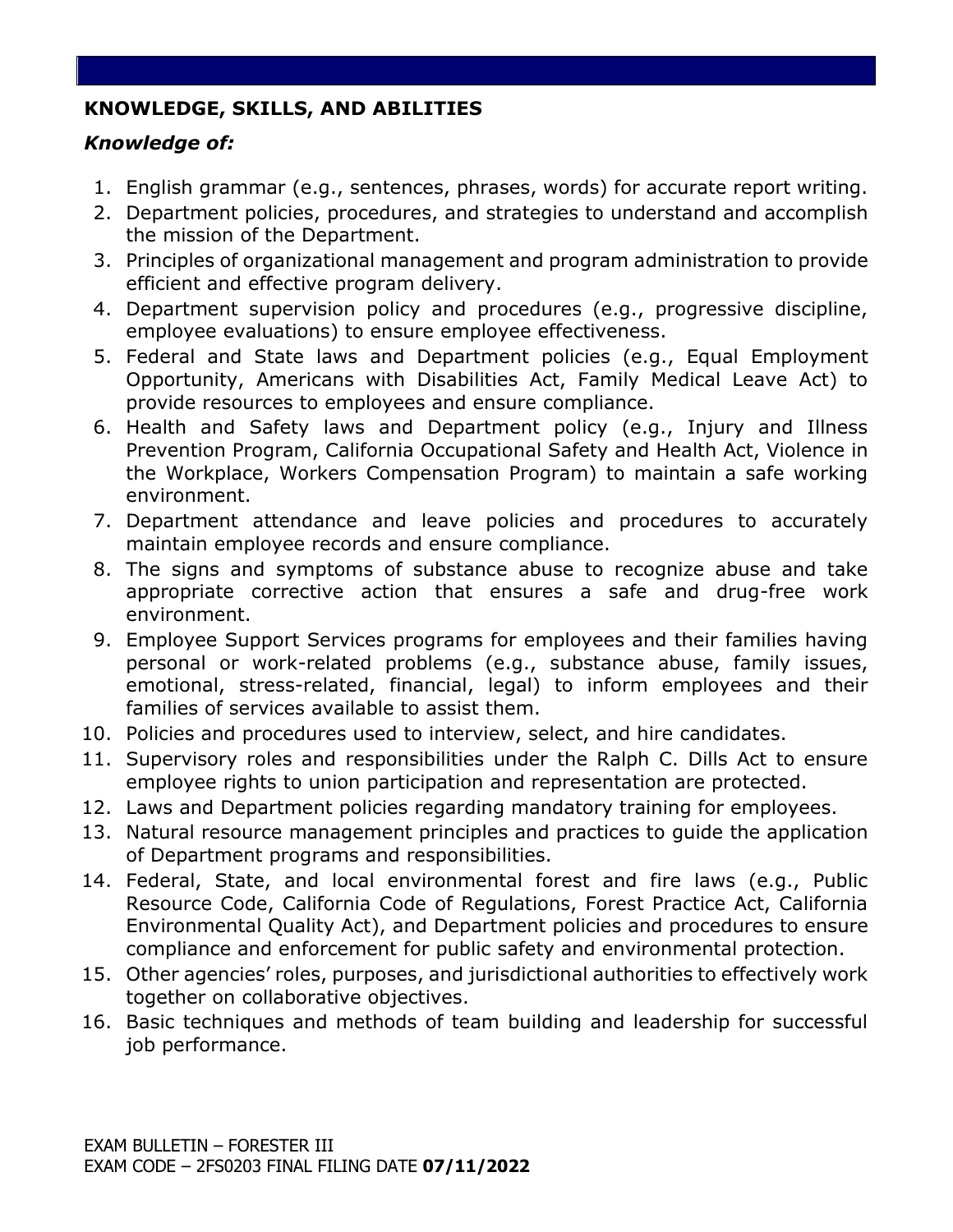- 17. Incident management organization, standards and management practices (e.g., Incident Command System, Standardized Emergency Management System, National Incident Management System) for emergency preparedness among Federal, State, and local agencies for public safety.
- 18. Board of Forestry and Fire Protection's policies and the Administrative Procedures Act to guide the development of new policies and regulations and effectively accomplish the Department's mission.
- 19. Wildlife management and wildlife habitats to protect fisheries, terrestrial fauna, and plants at a level commensurate with a professional forester's scope of license and expertise.
- 20. Silvicultural methods and their application to ensure that timber harvesting plans are approved and implemented consistent with professional standards and California Forest Practice Rules.
- 21. Watershed management and erosion control methods to protect natural resources.
- 22. Environmental effects from land management and incident related activities (e.g., vegetation treatment methods, range management) and mitigation measures necessary to protect forest resources and health and safety of personnel and the public.

## *Skill to:*

- 1. Read and interpret various sources of information (e.g., maps, street signs, reference manuals, training materials, issuance, reports, correspondence) for successful job performance.
- 2. Communicate performance standards and expectations to personnel for successful job performance.
- 3. Document and complete employee performance evaluations for successful job performance.
- 4. Keep staff motivated to accomplish program goals.
- 5. Inspect, investigate, and document projects or incidents to determine compliance with Federal, State, and local laws and regulations, and Department policies and procedures.
- 6. Manage and respond to sensitive and/or high profile issues to achieve Department goals and objectives.
- 7. Plan, organize, and prioritize tasks to ensure efficient completion of assignments.
- 8. Prepare clear and concise reports to communicate effectively.
- 9. Develop and deliver effective oral and written presentations for information exchange and education of employees, management, and others.
- 10. Tactfully and diplomatically arbitrate conflicts between opposing viewpoints to accomplish program goals.
- 11. Identify environmental impacts and develop or evaluate mitigation to protect natural resources.
- 12. Communicate performance standards and expectations to personnel for successful job performance.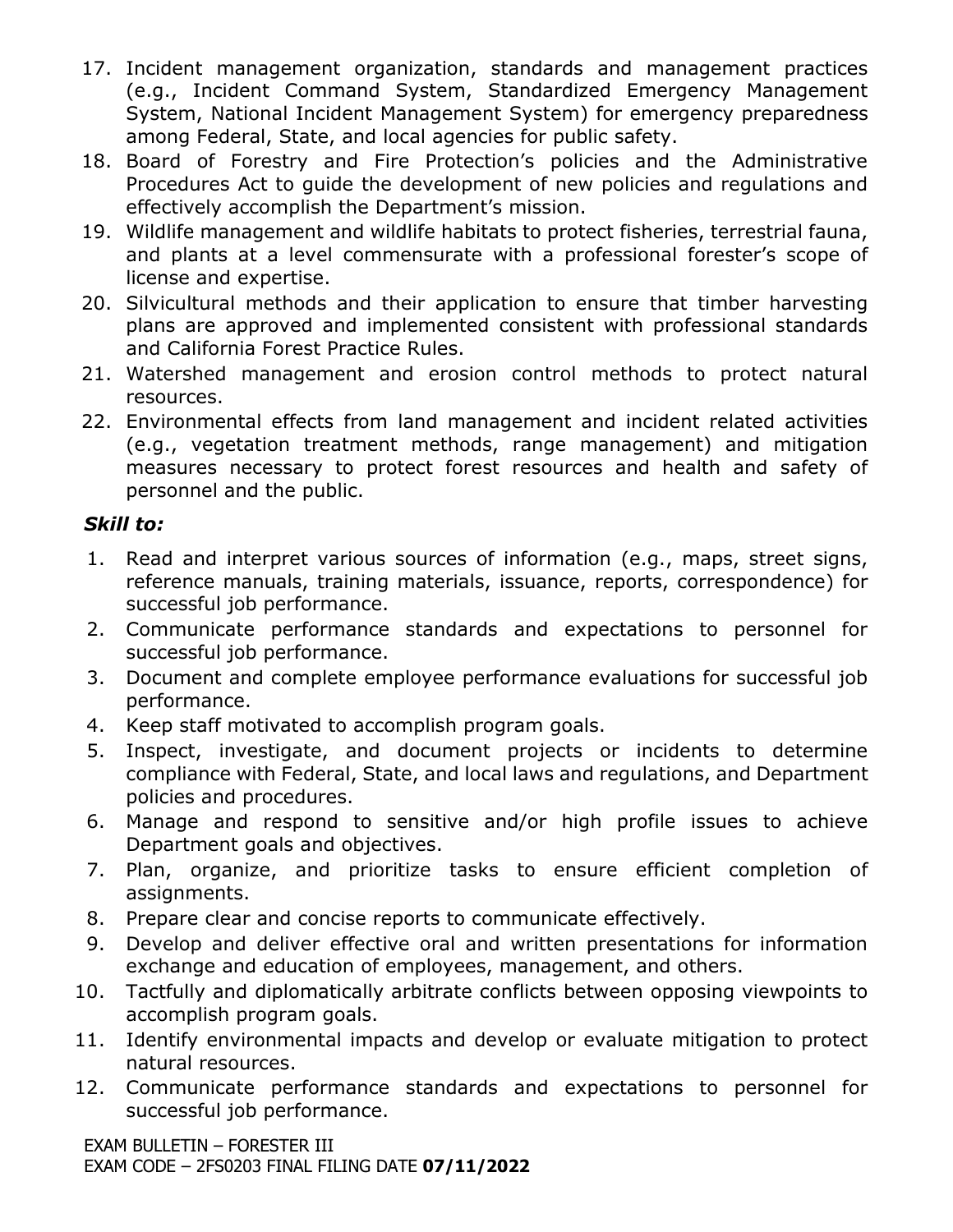13. Work effectively in a team to complete tasks, event/incident planning, problem solving, and decision making.

# *Ability to:*

- 1. Exhibit ethical behavior, display appropriate conduct, and maintain a high level of professionalism in accordance with Department policies and procedures.
- 2. Interact effectively with a variety of personalities and situations without discrimination to comply with laws and regulations.
- 3. Read, write, and speak English to effectively exchange information and accomplish daily tasks.
- 4. Work effectively with others (e.g., co-workers, fire protection agencies, the public, landowners, governmental agencies, business community) to ensure successful job performance.
- 5. Communicate clearly and concisely in English to be understood and to provide necessary information.
- 6. Prepare accurate and concise reports and correspondence for effective job performance.
- 7. Effectively promote equal employment opportunity and maintain a work environment which is free of discrimination and harassment.
- 8. Read and interpret information (e.g., reference manuals, training materials, issuance, laws, regulations, reports, maps, data, correspondence) to acquire knowledge and effectively perform required job duties.
- 9. Work effectively in a team to complete tasks, event/incident planning, problem solving, and decision making.
- 10. Reprioritize urgent assignments with short notice when new assignments are given.
- 11. Effectively plan and implement programs, projects, and emergency operations for successful job performance.
- 12. Maintain a valid driver's license to enable the legal operation of Departmentowned equipment.
- 13. Work independently, make decisions, and take appropriate action with little or no direction in emergency and non-emergency situations.
- 14. Evaluate, review, analyze, and apply information and technical data to make sound decisions.
- 15. Adjust to changing work environments to accomplish daily tasks.
- 16. Tactfully and diplomatically arbitrate conflicts between opposing viewpoints to provide a productive and safe work environment.
- 17. Identify the need to consult with experts outside your area of expertise to accomplish the responsibilities of the Department.
- 18. Listen effectively for successful job performance.
- 19. Operate a variety of electronic equipment (e.g., personal computer, cameras, audio/visual systems, computer software) for successful job performance.
- 20. Determine and establish priorities for the completion of assignments.
- 21. Work long and arduous hours to accomplish the responsibilities of the Department.

EXAM BULLETIN – FORESTER III

EXAM CODE – 2FS0203 FINAL FILING DATE **07/11/2022**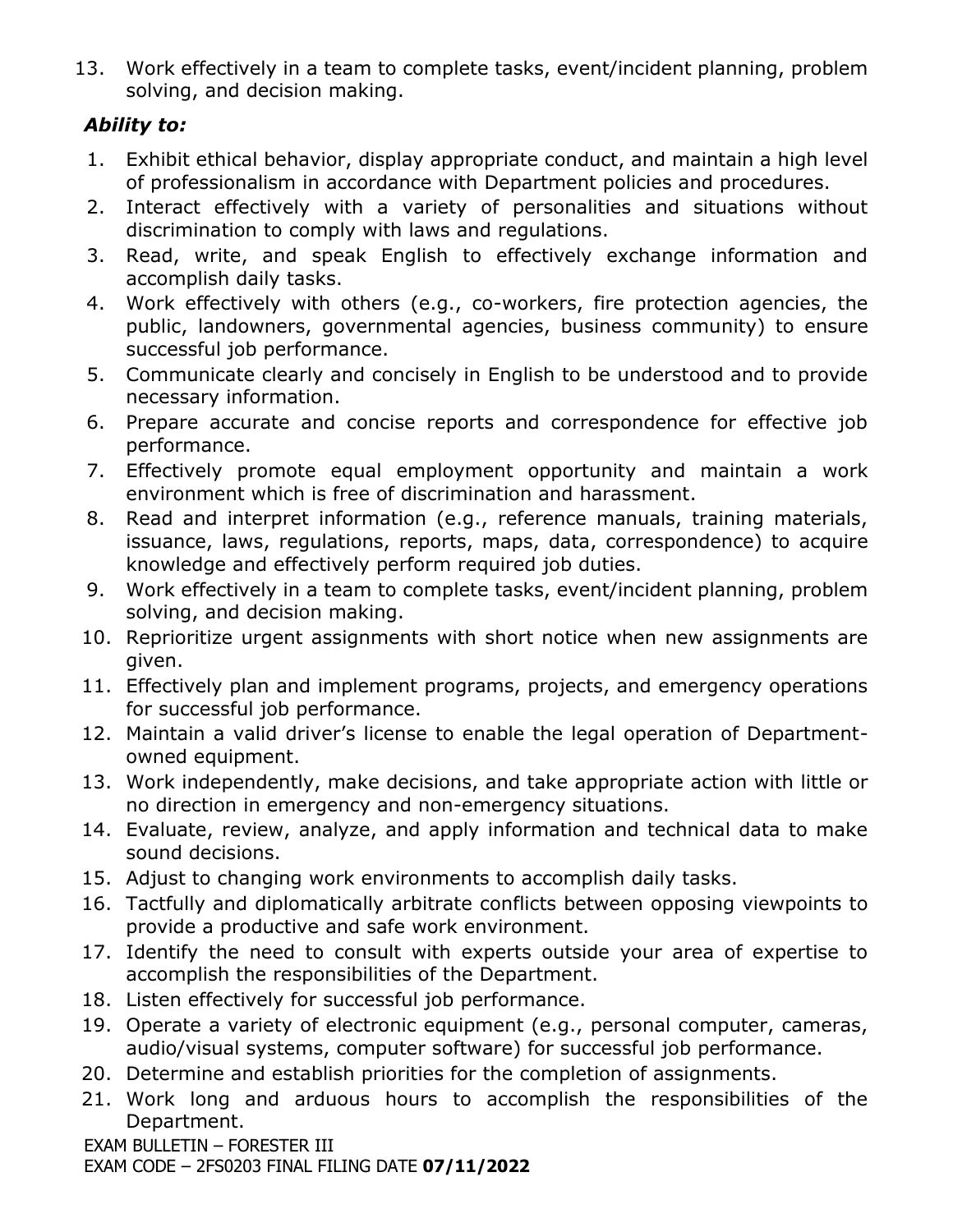- 22. Maintain records for successful job performance.
- 23. Demonstrate leadership under stressful conditions in both emergency and nonemergency situations for successful job performance.
- 24. Interpret and explain codes, rules, and Department policies and procedures.
- 25. Apply safety practices, policies, and procedures for workplace safety and protection.
- 26. Gather, compile, and apply information and data from various sources for program accountability, research, decision making, and developing action plans for inclusion in written and oral reports, communication, and completion of assignments.
- 27. Function in stressful situations or emergencies to accomplish the responsibilities of the Department.
- 28. Safely operate vehicles in adverse operating conditions to accomplish daily activities.
- 29. Develop and deliver presentations for informative exchange, education of employees, management, and Department needs.
- 30. Effectively develop, evaluate, and communicate performance standards and expectations to ensure staff accomplishes the responsibilities of the Department.
- 31. Delegate and coordinate the work of others to meet project's objectives.
- 32. Supervise the work of others to plan, organize, direct, control, and evaluate performance to ensure efficient, safe, and effective completion of assignments.
- 33. Develop and implement creative solutions to accomplish program objectives.
- 34. Oversee the implementation of new and/or revised programs for successful job performance.
- 35. Inspect and investigate to determine compliance with Federal, State, and local laws and regulations, and Department policies.
- 36. Fulfill supervisory responsibilities under the Ralph C. Dills Act for successful job performance.
- 37. Integrate information into proposed regulatory and policy language to achieve goals of the program and Department.

# **FELONY DISQUALIFICATION**

Pursuant to Government Code Section 1029, persons convicted of a felony are disqualified from employment as peace officers except as provided under Welfare and Institutions Code, Division 2, Chapter 3, Article 8, Section 1179 (b), or Division 2.5, Chapter 1, Article 4, Section 1722 (b). Except as provided for by these statutes, persons convicted of a felony are not eligible to compete for, or be appointed to, positions in this class. This felony disqualification applies only to those positions designated as peace officers.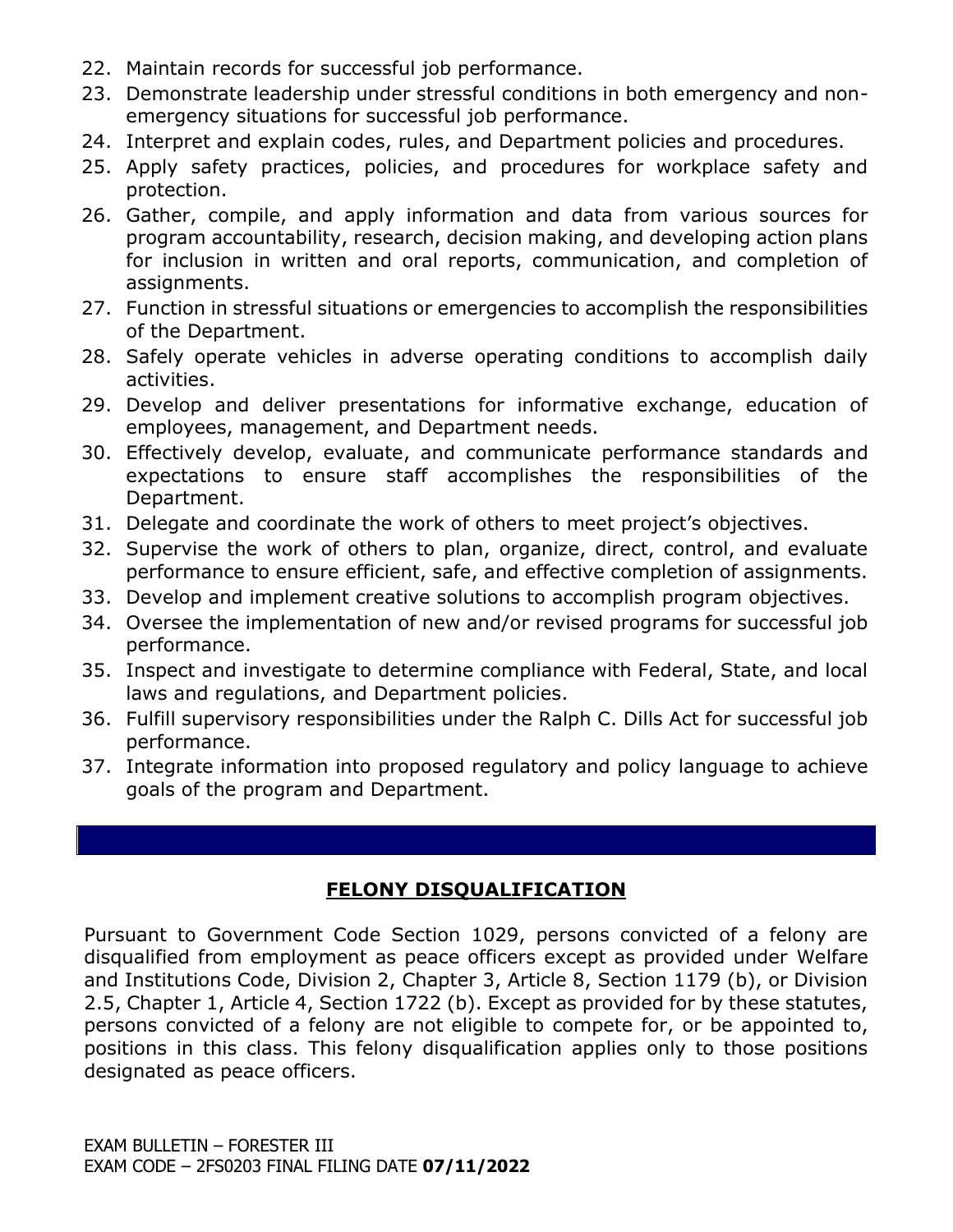## **BACKGROUND INVESTIGATION INFORMATION**

Candidates selected for an appointment will be required to complete a Background Certification Statement regarding criminal convictions. A criminal conviction may preclude a candidate from employment; however, appointment commitments will be determined on a case-by-case basis.

Pursuant to Government Code Section 1031, persons successful in peace officer examinations shall be required to undergo a thorough background investigation prior to appointment. This background investigation applies only to those positions designated as peace officers within these classifications.

### **CITIZENSHIP REQUIREMENTS**

Pursuant to Government Code Section 1031 (a), in order to be a peace officer, a person must be either a U.S. citizen or be a permanent resident alien who is eligible for and has applied for U.S. citizenship. Any permanent resident alien who is employed as a peace officer shall be disqualified from holding that position if his/her application for citizenship is denied.

### **CONTACT INFORMATION**

Department of Forestry and Fire Protection (916) 894-9580 [CALFIREexams@fire.ca.gov](mailto:CALFIREexams@fire.ca.gov)

TDD is Telecommunications Device for the Deaf and is reachable only from phones Equipped with a TDD Device 1 (800) 735-2929 (TT/TDD) 1 (800) 735-2922 (Voice) STS is Speech-to-Speech Service for persons with a speech disability and is reachable at 1 (800) 854-7784 (California) or 1 (800) 947-8642 (Nationwide)

### **GENERAL INFORMATION**

**For all examinations (with or without a written feature)**, it is the candidate's responsibility to contact the Department of Forestry and Fire Protection, (916) 894- 9580, three weeks after the cut-off/final filing date if he/she has not received a progress notification or notice to appear.

**If a candidate's notice** of oral interview or performance test fails to reach him/her three days prior to their scheduled appointment due to a verified postal error, he/she will be rescheduled upon written request.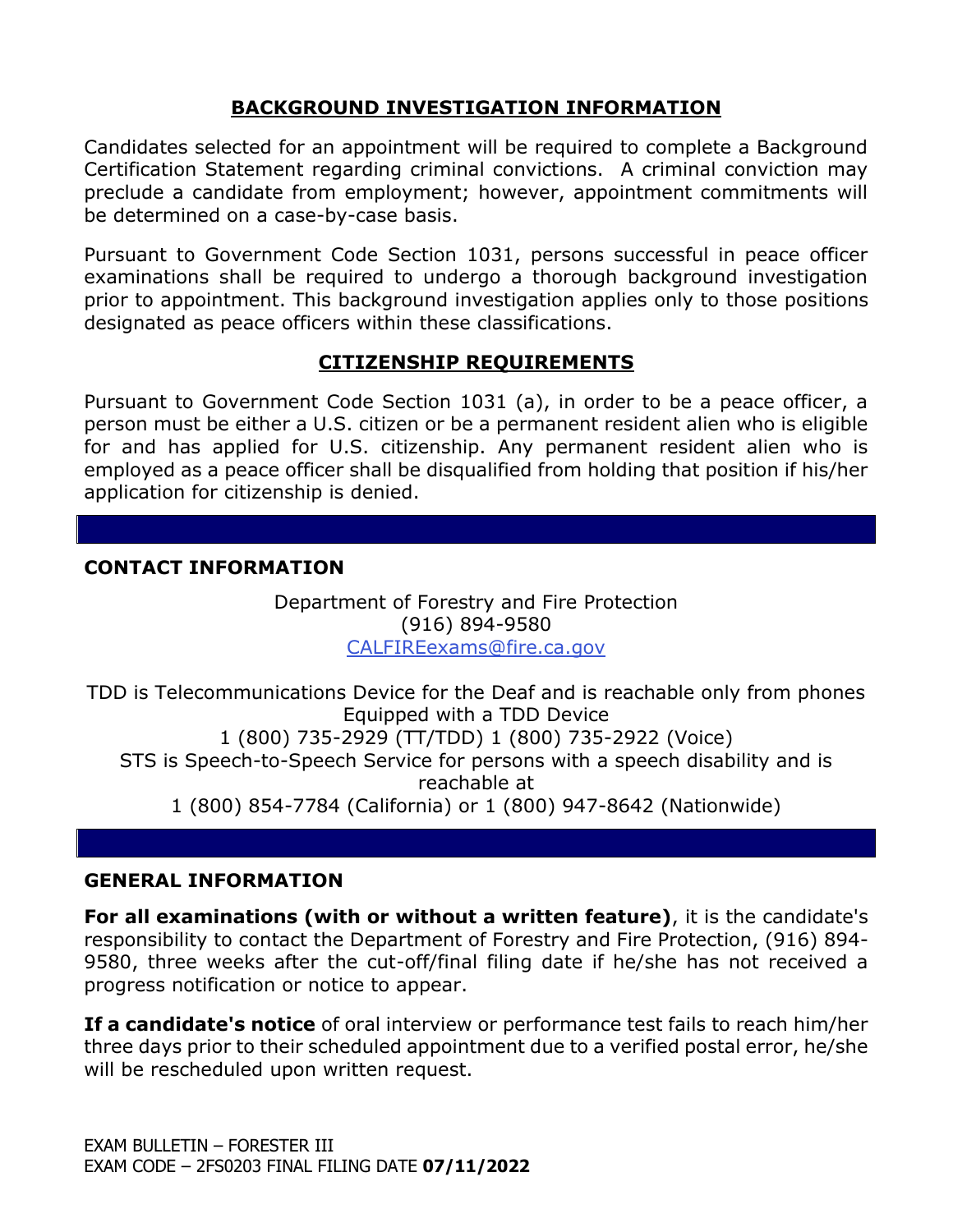**Examination Locations:** When a written test is part of the examination, it will be given in such places in California as the number of candidates and conditions warrant. However, locations of interviews or performance evaluations may be limited or extended as conditions warrant.

**Applications are available** [online](https://jobs.ca.gov/pdf/std678.pdf) at CalHR, local offices of the Employment Development Department and the testing Department on this job bulletin.

**If you meet the requirements** stated on this bulletin, you may take this examination, which is competitive. Possession of the entrance requirement does not assure a place on the eligible list. Your performance in the examination will be compared with the performance of the others who take this test, and all candidates who pass will be ranked according to their scores.

**The Department of Forestry and Fire Protection** reserves the right to revise the examination plan to better meet the needs of the service, if the circumstances under which this examination was planned change. Such revision will be in accordance with civil service laws and rules and all competitors will be notified.

**General Qualifications:** Candidates must possess essential personal qualifications including integrity, initiative, dependability, good judgment, and ability to work cooperatively with others; and a state of health consistent with the ability to perform the assigned duties of the classification. A medical examination may be required. In open examinations, investigation may be made of employment records and personal history and fingerprinting may be required.

**Eligible Lists:** Eligible lists established by competitive examination, regardless of date, must be used in the following order: 1) sub-divisional promotional, 2) Departmental promotional, 3) multi-Departmental promotional, 4) service-wide promotional, 5) Departmental open, 6) open. When there are two lists of the same kind, the older must be used first. Eligible lists will expire in one to four years unless otherwise stated on the bulletin.

**If High School Equivalence is Required:** Equivalence to completion of the 12th grade may be demonstrated in any one of the following ways: 1) passing the General Educational Development (GED) Test; 2) completion of 12 semester units of college work; 3) certification from the State Department of Education, a local school board, or high school authorities that the candidate is considered to have education equivalent to graduation from high school; 4) for clerical and accounting classes, substitution of business college work in place of high school on a year-for-year basis.

**Confidentiality and Security:** Pursuant to Government Code Sections 19680(c) and 19681(b) it is unlawful to copy and/or furnish confidential examination material for the purpose of either improving or injuring the chances of any person or to obtain examination questions or other examination material before, during, or after an examination. Every person violating these provisions is guilty of a misdemeanor, and adverse action will be pursued. This may result in the person being barred from competition in future examinations, withheld from certification lists, or cancellation of eligibility for employment in State civil service.